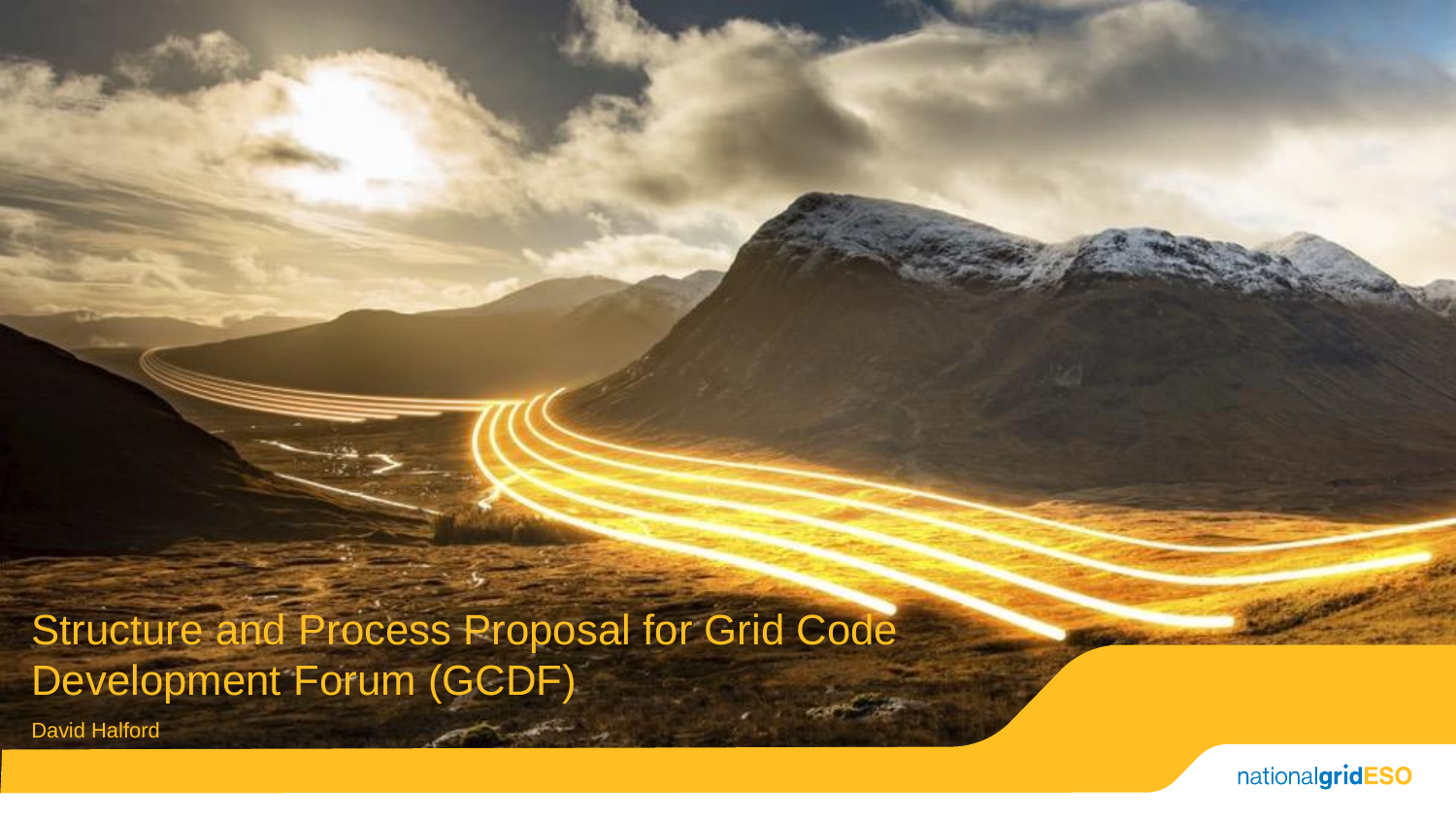# **History and Proposal**

- The Grid Code Development Forum (GCDF) was introduced for industry stakeholders to meet each month to explore and discuss possible future changes prior to them being submitted to the Grid Code Review Panel (GCRP)
- It is intended to have an open agenda to explore issues and to help form proposals for submission to the GCRP
- It is proposed that a structure process timeline is established to provide consistency and ensure the forum fulfils its purpose and remains effective
- A new webpage will also be created on the ESO Website as a dedicated portal in order to view Agendas, Presentation Slides and Meeting Notes in relation to the GCDF. This will ensure consistency with the Transmission and Charging Methodologies Forum (TCMF) dedicated webpage:

<https://www.nationalgrideso.com/industry-information/codes/connection-and-use-system-code-cusc/tcmf-cisg>

## **Guidance from GCDF attendees**

- GCDF participants are invited to review the proposals and approve them as a way forward to achieve better functioning of the GCDF
- It is also an opportunity to make any further suggestions to add value and ensure the GCDF meets its objectives
- This will be kept under review and progress reported back to the forum

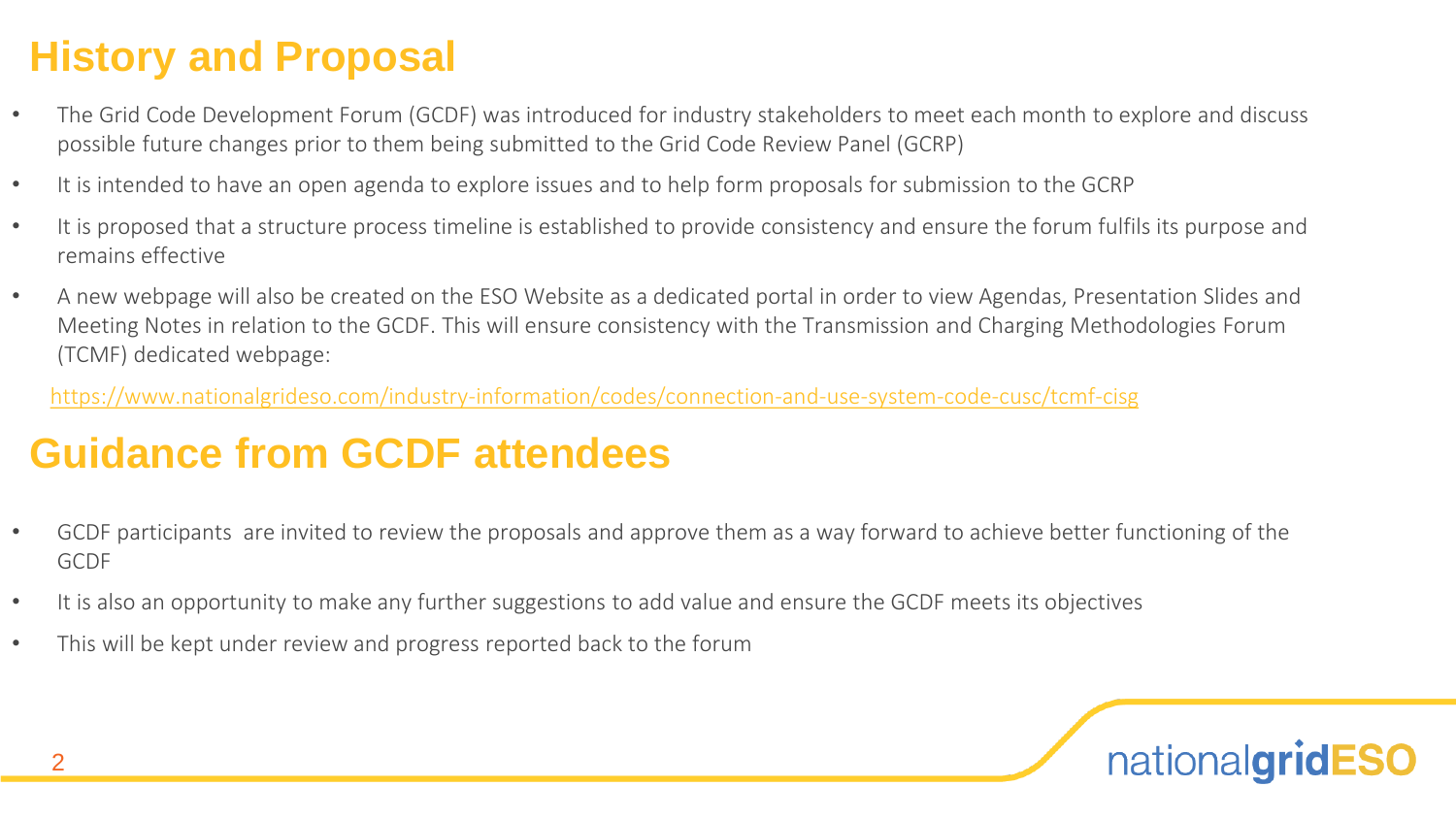### **Key Events and Timelines (September 2021 GCDF example)**



#### <sup>1</sup> Business Days

 $2$  This will be an internal ESO request for agenda items and slides, but other Industry Parties can submit agenda items by emailing : [grid.code@nationalgrideso.com](mailto:grid.code@nationalgrideso.com)

nationalgridESO